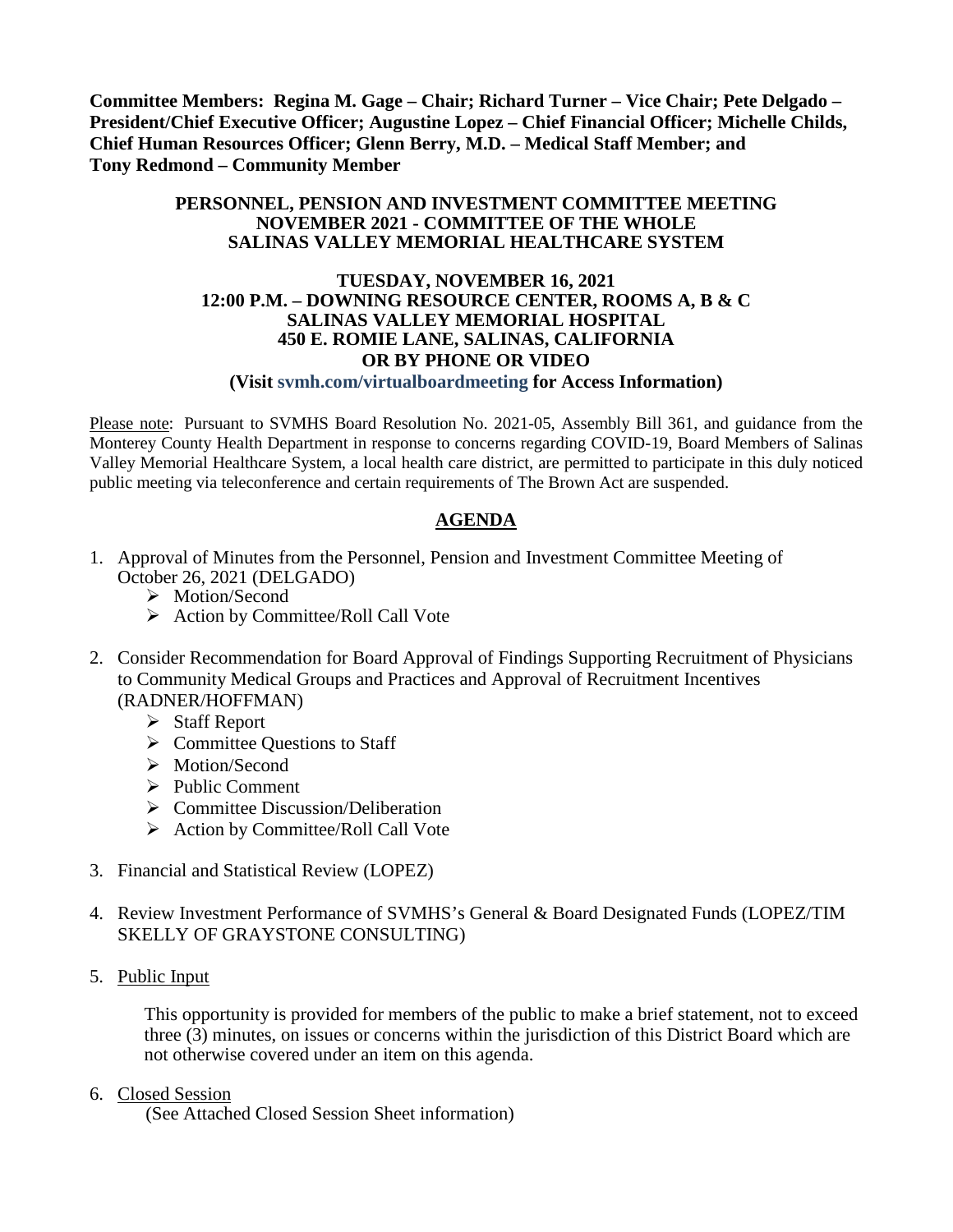- 7. Reconvene Open Session/Report on Closed Session
- 8. Adjournment The December 2021 Personnel, Pension and Investment Committee Meeting is scheduled for **Tuesday, December 14, 2021, at 12:00 p.m.**

Notes: This Committee meeting may be attended by Board Members who do not sit on this Committee. In the event that a quorum of the entire Board is present, this Committee shall act as a Committee of the Whole. In either case, any item acted upon by the Committee or the Committee of the Whole will require consideration and action by the full Board of Directors as a prerequisite to its legal enactment.

Requests for a disability related modification or accommodation, including auxiliary aids or services, in order to attend or participate in a meeting should be made to the Executive Assistant during regular business hours at 831-755-0741. Notification received 48 hours before the meeting will enable the District to make reasonable accommodations.

The Committee packet is available at the Committee Meeting, at [www.svmh.com,](http://www.svmh.com/) and in the Human Resources Department of the District. All items appearing on the agenda are subject to action by the Committee.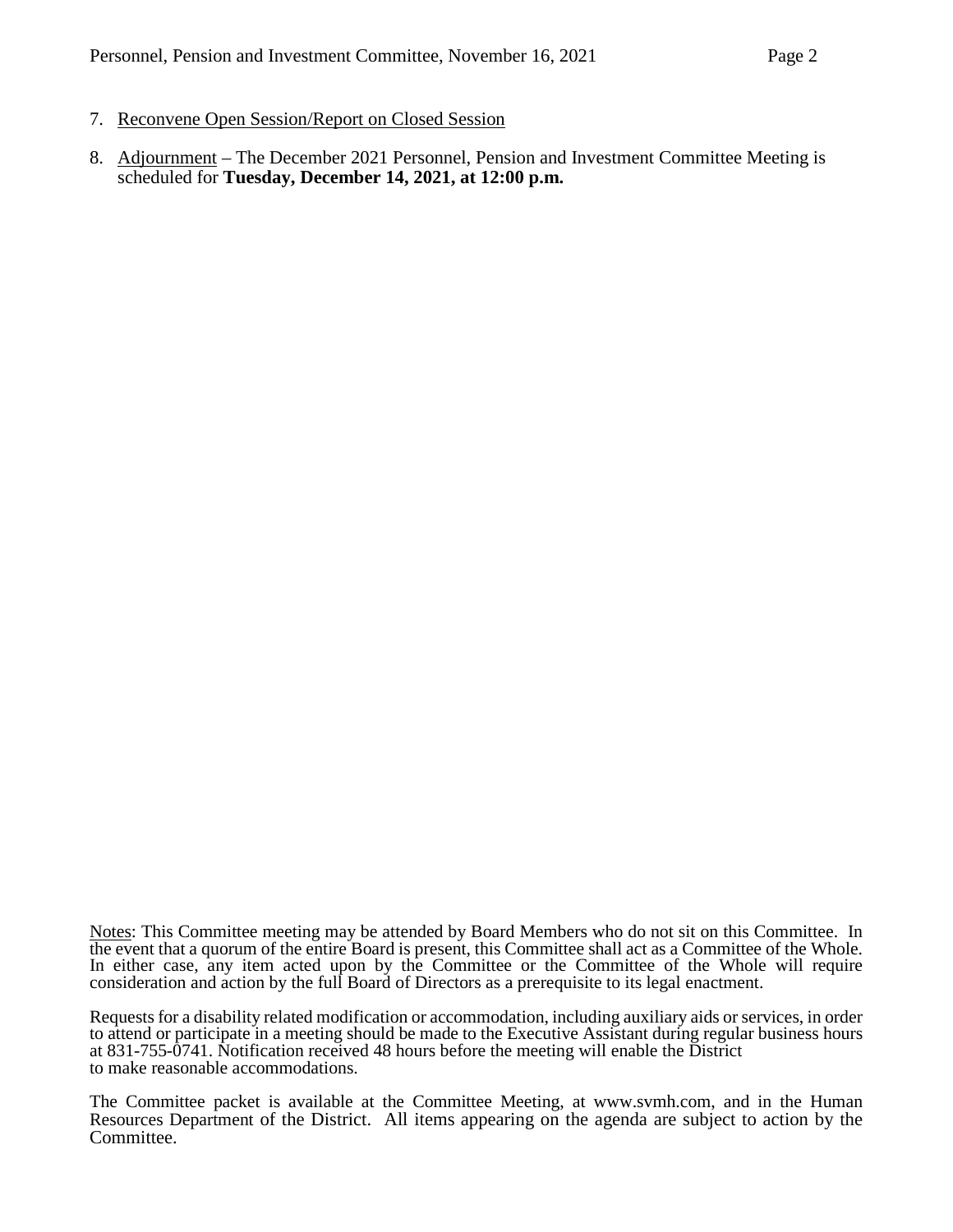#### **PERSONNEL, PENSION AND INVESTMENT COMMITTEE MEETING OF THE BOARD OF DIRECTORS – COMMITTEE OF THE WHOLE AGENDA FOR CLOSED SESSION**

Pursuant to California Government Code Section 54954.2 and 54954.5, the board agenda may describe closed session agenda items as provided below. No legislative body or elected official shall be in violation of Section 54954.2 or 54956 if the closed session items are described in substantial compliance with Section 54954.5 of the Government Code.

## **CLOSED SESSION AGENDA ITEMS**

#### **[ ] LICENSE/PERMIT DETERMINATION** (Government Code §54956.7)

**Applicant(s)**: (Specify number of applicants)

# **[ ] CONFERENCE WITH REAL PROPERTY NEGOTIATORS**

(Government Code §54956.8)

**Property:** (Specify street address, or if no street address, the parcel number or other unique reference, of the real property under negotiation):

**Agency negotiator:** (Specify names of negotiators attending the closed session):

**Negotiating parties**: (Specify name of party (not agent):

**Under negotiation:** (Specify whether instruction to negotiator will concern price, terms of payment, or both):

#### **[ ] CONFERENCE WITH LEGAL COUNSEL-EXISTING LITIGATION**  $\overline{(Government Code \$  54956.9(d)(1))}

**Name of case:** (Specify by reference to claimant's name, names of parties, case or claim numbers):

 $\frac{1}{\sqrt{2}}$ , or **Case name unspecified:** (Specify whether disclosure would jeopardize service of process or existing settlement negotiations):

#### **[ ] CONFERENCE WITH LEGAL COUNSEL-ANTICIPATED LITIGATION** (Government Code §54956.9)

Significant exposure to litigation pursuant to Section 54956.9(d)(2) or (3) (Number of potential cases):

Additional information required pursuant to Section 54956.9(e):

Initiation of litigation pursuant to Section 54956.9(d)(4) (Number of potential cases):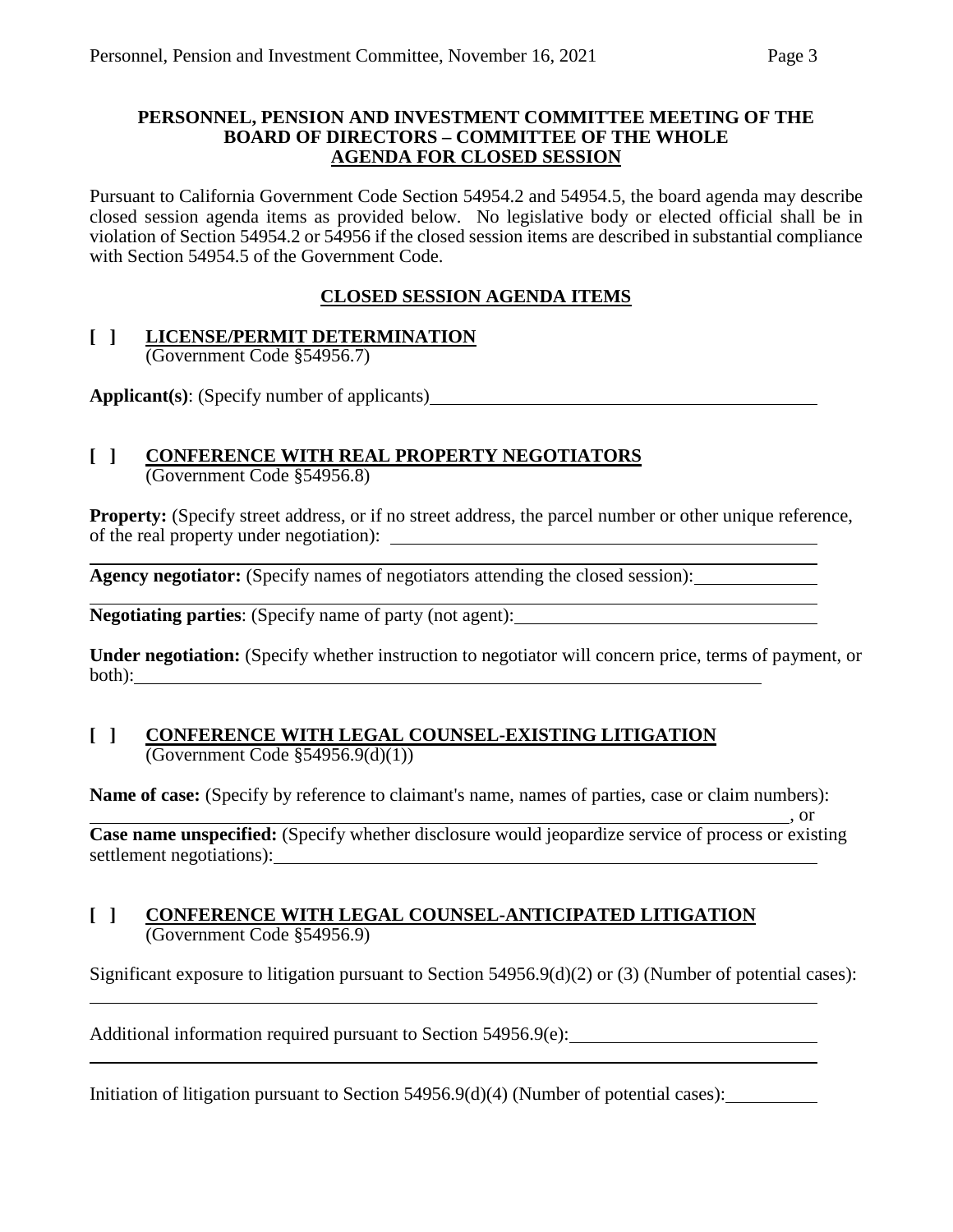# **[ ] LIABILITY CLAIMS**

(Government Code §54956.95)

**Claimant:** (Specify name unless unspecified pursuant to Section 54961):

**Agency claimed against**: (Specify name):

#### **[ ] THREAT TO PUBLIC SERVICES OR FACILITIES** (Government Code §54957)

**Consultation with**: (Specify name of law enforcement agency and title of officer):

## **[ ] PUBLIC EMPLOYEE APPOINTMENT**

(Government Code §54957)

**Title**: (Specify description of position to be filled):

## **[ ] PUBLIC EMPLOYMENT**

(Government Code §54957)

**Title:** 

## **[ ] PUBLIC EMPLOYEE PERFORMANCE EVALUATION**

(Government Code §54957)

**Title:** (Specify position title of employee being reviewed):

### **[ ] PUBLIC EMPLOYEE DISCIPLINE/DISMISSAL/RELEASE** (Government Code §54957)

(No additional information is required in connection with a closed session to consider discipline, dismissal, or release of a public employee. Discipline includes potential reduction of compensation.)

## **[ X ] CONFERENCE WITH LABOR NEGOTIATOR**

(Government Code §54957.6)

**Agency designated representative:** (Specify name of designated representatives attending the closed session): Pete Delgado

**Employee organization:** (Specify name of organization representing employee or employees in question): National Union of Healthcare Workers, California Nurses Association, Local 39, ESC Local 20, or

**Unrepresented employee**: (Specify position title of unrepresented employee who is the subject of the negotiations): <u>contained</u>